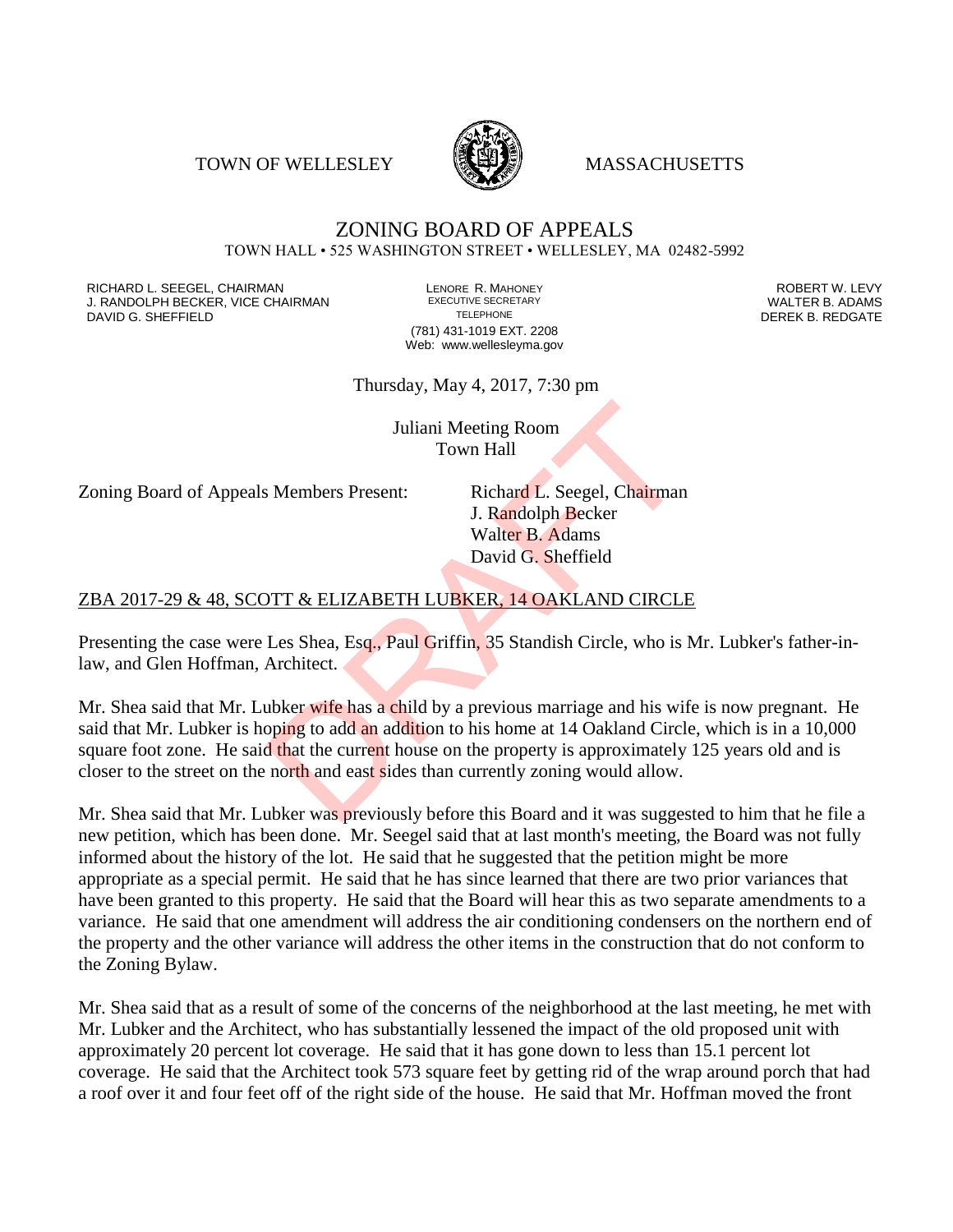steps that were previously proposed on the west side of the house to the east side of the house where he created a covered entry. He said that he told Mr. Hoffman to make the entry 25 square feet or less so that the side yard would not be less than it would be otherwise. Mr. Seegel said that the revised plan shows the entry on the east side at 29 square feet. Mr. Shea said that it will be reduced to 25 square feet to meet the side yard exemption. He said that the setback will be no worse than it currently is. Mr. Seegel said that the rear of the house is at 17 feet.

Mr. Shea said that an air conditioning unit was shown on the old plan. He said that there is currently one on the north side of the building. He said that it was felt that the one that they had proposed on the east side could be moved to the north side where there are no neighbors and there is a gully that goes down. He said that any noise would not impact anyone. He said that the house to the right at #10 is a rental house at this point in time. Mr. Seegel said that he did not see anywhere that the existing unit was permitted. He asked why both units could not be on the southern end of the property. He said that he did not think that they belong so close to the road. Mr. Shea said that they can put the units on the southern end. Mr. Seegel said that the Board will only have to deal with one variance if the units are moved to the southern end.

Mr. Shea said that with the current location of the house, the proposed addition would not be in derogation of the Zoning Bylaw. Mr. Adams said that it has been the practice of this Board to treat previously granted variances as being determinative and the Board does not revisit whether or not the previous Board made the right decision at the time. He said that when the request is to modify a variance, the Board looks at whether or not the proposed construction would be more detrimental to the neighborhood than what is there now. g so close to the road. Mr. Shea said that they can put the<br>the Board will only have to deal with one variance if the<br>ne current location of the house, the proposed addition we<br>Bylaw. Mr. Adams said that it has been the pr

Mr. Seegel said that one of the previously granted variances permitted a deck on the northeast side of the house. He said that deck is no longer there. He said that it has been down for some time. He said that it cannot be rebuilt. Mr. Shea said that is acceptable. Mr. Griffin said that the deck came down prior to Mr. Lubker's purchase of the house.

Mr. Seegel said that the lot conforms size-wise. He asked if any thought was given to relocating the structures on the lot to make it fully conforming. Mr. Griffin said that it became a cost issue. Mr. Adams confirmed that the current plan is to construct an addition and do some reconfiguration of the structures.

Mr. Seegel read the Planning Board recommendation.

Mr. Seegel said that, for the record, the property has two prior variances, ZBA 89-19 and another variance that is dated January 16, 1970.

Mr. Seegel asked if there was anyone present at the public hearing who wished to speak to the petition.

Stanley Brooks, Esq., said that he was representing Tom and Allison Fields, the abutters at 15 Oakland Circle. He asked which petition the Board was addressing. Mr. Seegel said that the Board is addressing them together. He said that the Board is dealing with the May 1, 2017 revised plans that will be further revised by removing the air conditioning condensers from the north side of the property and placing them on the southern side of the property in a compliant location. He said that the covered entry way on the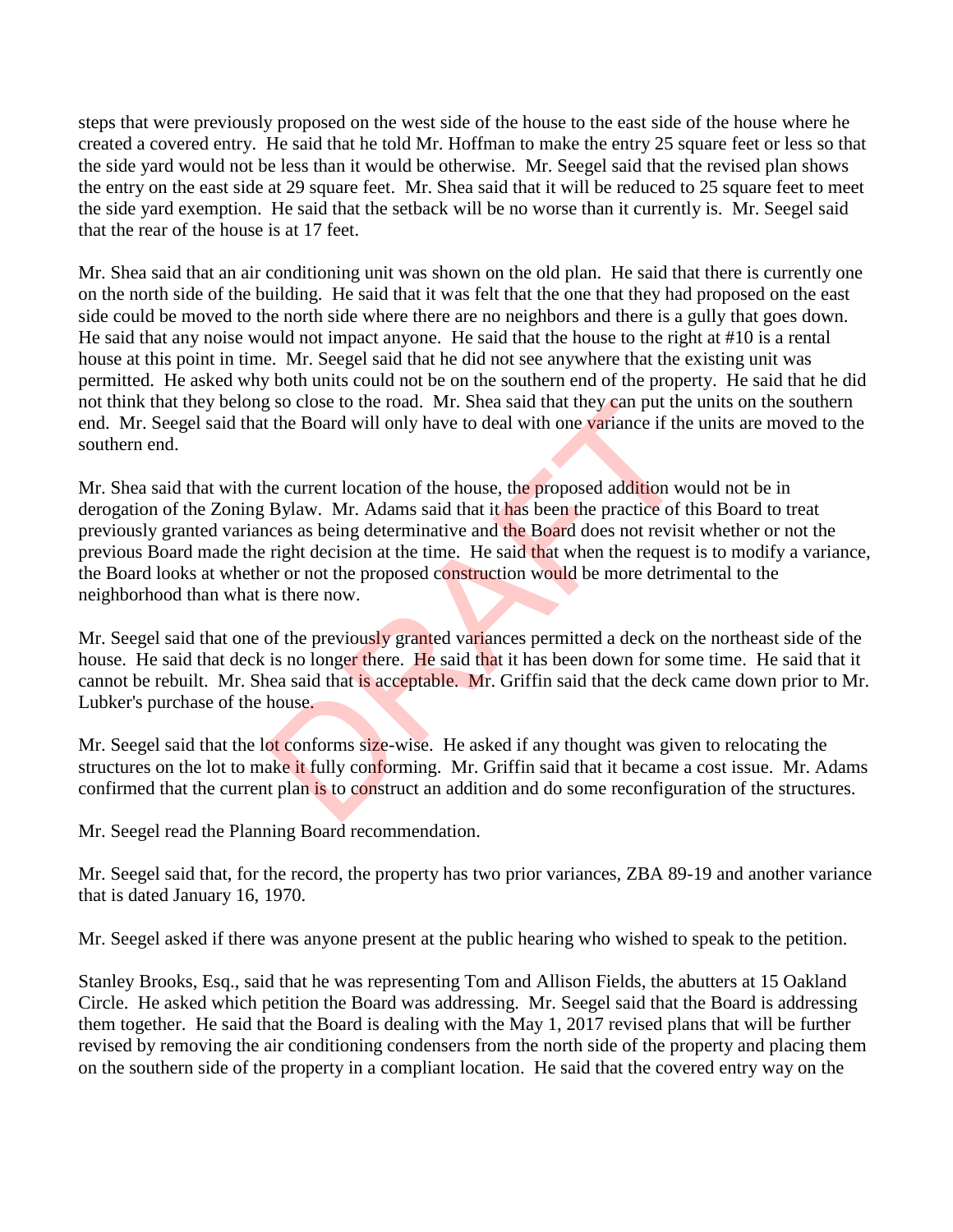east side of the house will be reduced from 29 square feet to 25 square feet and therefore not increasing the nonconformity on that side.

Mr. Brooks asked if the Board is hearing ZBA 2017-48 simultaneously with ZBA 2017-29. Mr. Seegel said that the Board is hearing the two petitions combined. He said that the Board is reviewing the plans submitted for ZBA 2017-48. He said that ZBA 2017-48 was advertised for a variance and a special permit/finding. He said that it has been determined that the case is for an amended variance because there are two prior variances that have been granted on the property. Mr. Brooks asked if the petition will be reviewed pursuant to variance standards or pursuant to special permit standards. Mr. Seegel said that the Board has always in the past, when there is a prior variance, applied the standard then in existence to the amendment to the variance. He said that the Board is not applying current variance standards. He said that the Board has done that all over town because there are so many undersized lots that have prior variances on them that might not meet the current standard. He said that this Board will follow a prior Board's findings.

Mr. Seegel moved and Mr. Becker seconded the motion to allow the petition, ZBA 2017-29, to be withdrawn without prejudice. The Board voted unanimously to allow the petition to be withdrawn without prejudice.

Tom Fields, 15 Oakland Circle, was present at the public hearing.

Mr. Brooks said that the original variance, ZBA 69-75, was granted as a special exemption. Mr. Seegel said that it pre-dates the current Zoning Bylaw. Mr. Brooks said that in 1989 there was a variance granted to incorporate the deck that was removed in the early 1990's. Mr. Fields said that he thought that it was removed in 1992. Mr. Brooks said that the Board has followed an unwritten policy of the past few years to not accept plans that are not filed well in advance of the hearing. He said that the Planning Board did not have an opportunity to review the revised plans. He said that Town Counsel has advised that the Planning Board be allowed sufficient time to review. Mr. Adams said that as a Board member, he also is concerned about timely submissions. He said that the Board has continued to accept late filings with the understanding the Board will make of them what they wish, given the late nature of their filing and whether the Board has enough time to assess them sufficiently. He said that there has not been a long standing practice of this Board to have an unwritten deadline for things to be considered. Ir. Becker seconded the motion to allow the petition, ZBA<br>dice. The Board voted unanimously to allow the petition<br>Circle, was present at the public hearing.<br>Original variance, ZBA 69-75, was granted as a special ex-<br>curren

Mr. Brooks said that his clients are not opposed to development of this lot. He said that it need to be done in a manner that is appropriate for the neighborhood and does not overwhelm it. He said that Mr. Seegel made a comment about the building envelope that does allow for a fully conforming structure to be built. He distributed a proposed plot plan with a structure with a 1,400 square foot footprint. He said that it would allow for this structure to be built without any Zoning relief whatsoever. He said that it was expressed to Mr. Fields that was the Applicant's preference. Mr. Adams said that the Applicant has already explained the extreme hardship to tear down the existing house and construct a new one. Mr. Seegel said that two other residents on Oakland Circle submitted letters of support for what is before the Board tonight. Mr. Brooks said that those letters support that reconstruction would add value to their properties. He said that they do not address any of the concerns or requirements or standards for either a variance or a special permit. He said that he did not lend a lot of weight to those letters in that respect.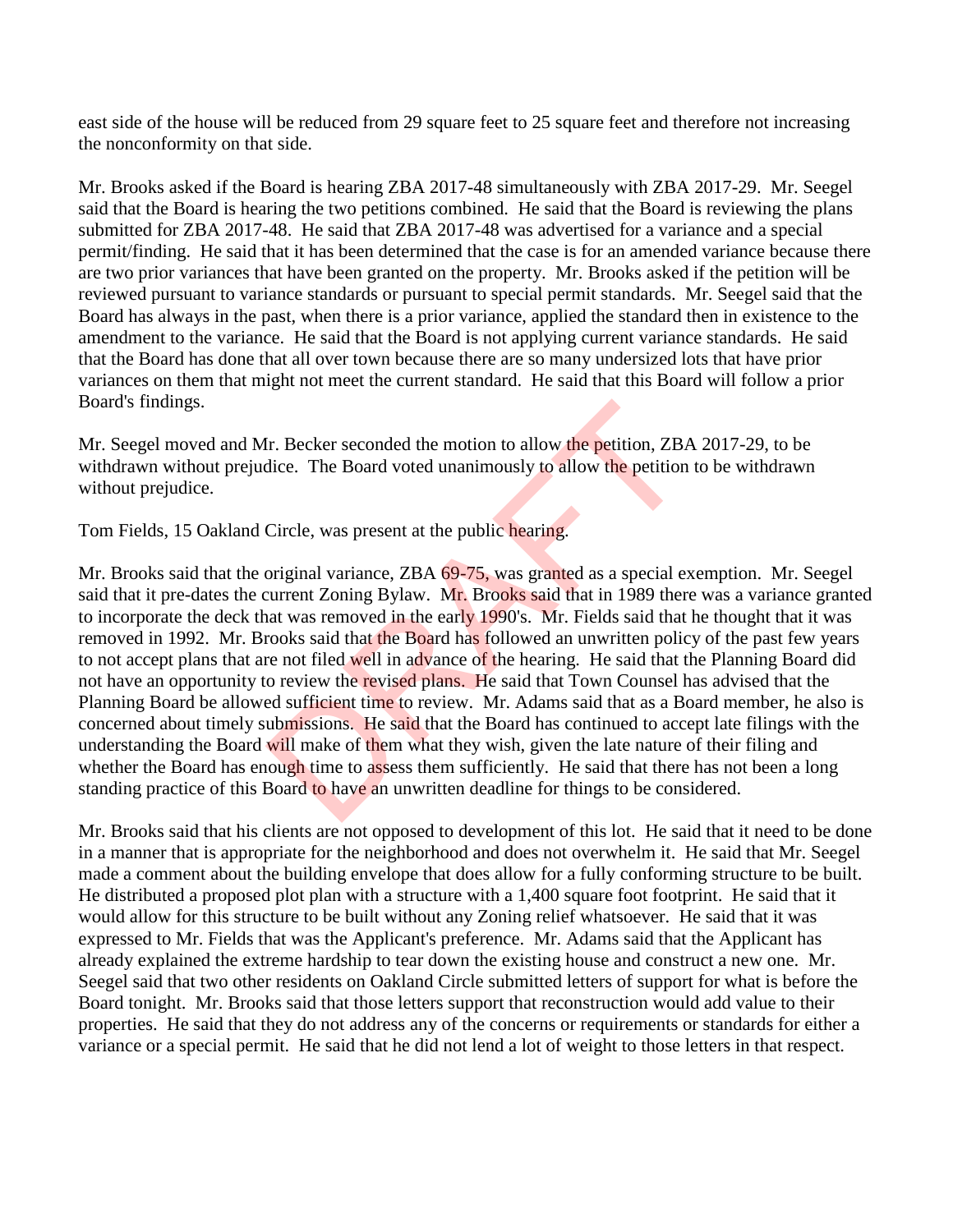Mr. Brooks said that the proposed structure on the May 1, 2017 plan is over 3,000 square feet, which will dwarf the immediately abutting properties. He said that 10 Oakland Circle is a one and half story cottage style house with 798 square feet. He said that 14 Oakland Circle currently has a total living area of 1,232 square feet. He displayed the existing elevation drawing as seen from the Fields' property. He said that the height is 21 feet. He said that the 20 foot long section is 13 feet. Mr. Adams said that they are allowed to go to 35 feet. He said that the proposed structure will be 29 feet high. Mr. Seegel asked Mr. Fields about the height of his home. Mr. Fields said that his home is approximately 22 feet at the peak. He said that the addition that he put on the house was at the back of the house, away from the street. He said the addition is two stories and is probably 21 feet high. Mr. Seegel said that it looks much taller when you drive by it. Mr. Brooks said that Mr. Fields' house may look larger because of its proximity to the street. He said that Oakland Circle is a 10 foot wide right of way. He said that Mr. Fields' house is located approximately 11 feet from the street. He said that 14 Oakland Circle is about 8 feet from the street at its closest point.

Mr. Brooks said that the Board has described this neighborhood in prior decisions as small, cottage-style older homes. He said that the proposed house will be 30 feet away from front door to front door. He said that it will not be not invasive. Mr. Seegel said that 30 feet separating the houses is not accurate. He said that the proposed house will comply with the west side yard. Mr. Brooks said that he did not see any setbacks from Oakland Circle on the May 1 plans. He said that they appreciated that the air conditioning units were relocated and the size of the covered entry was reduced. He said that the entry way onto Oakland Circle is also noncompliant because it is closer than 25 feet to the street and it projects more than five feet from the face of the building. Mr. Becker said that the balance of the existing house is already closer than that to Oakland Circle. Mr. Brooks said that it is a term of the bylaw and requires a variance at that point. Board has described this neighborhood in prior decisions<br>to the proposed house will be 30 feet away from front doc<br>saive. Mr. Seegel said that 30 feet separating the houses<br>will comply with the west side yard. Mr. Brooks s

Mr. Brooks asked if the Board is working off of the 1969 or the 1989 Zoning Bylaw standards. Mr. Seegel said that he did not have that information with him. He said that the Board will have to make a determination. Mr. Brooks said that soil conditions, topography or shape of the lot were not addressed. He said that the house can be fully compliant. He said that his client currently has sunlight and trees when he walks out his front door. He said that now he will just be looking at building. He said that there is no landscaping or other shielding that could be done because you cannot hide 29 feet. Mr. Adams asked if the sun rises to the right of Mr. Fields' property over the empty part of the 14 Oakland Circle lot. Mr. Fields said that it does rise there but will the 29 foot high structure, it will be blocked. Mr. Seegel said that there is no easement to light in the State.

Mr. Brooks said that the mass and bulk of this structure will be significant. He said that the Board had concerns with ZBA 2017-5, 51 Atwood Street. Mr. Seegel said that each proposal stands on its own merit. Mr. Brooks said that this property will overwhelm the abutters at 10, 15 and 22 Oakland Circle. He said that there are also drainage issues involved here because there is nothing in the plans that addresses containing the roof or the surface runoff on the lot. He said that there is currently a sump pump on the property which they think is not permitted. He said that it dumps into the street. He said that because of the slope of the street, all of the water in both directions feeds down into Mr. Fields' lot. He said that there needs to be some accommodation or condition that all surface water and runoff be contained on site so that it does not adversely affect neighbors. Mr. Seegel said that is a reasonable condition. Mr. Brooks said that they requested that the height be brought down. He said that there is a 9 foot 6 inch tall attic. He said that, as proposed, this property will not be in keeping with the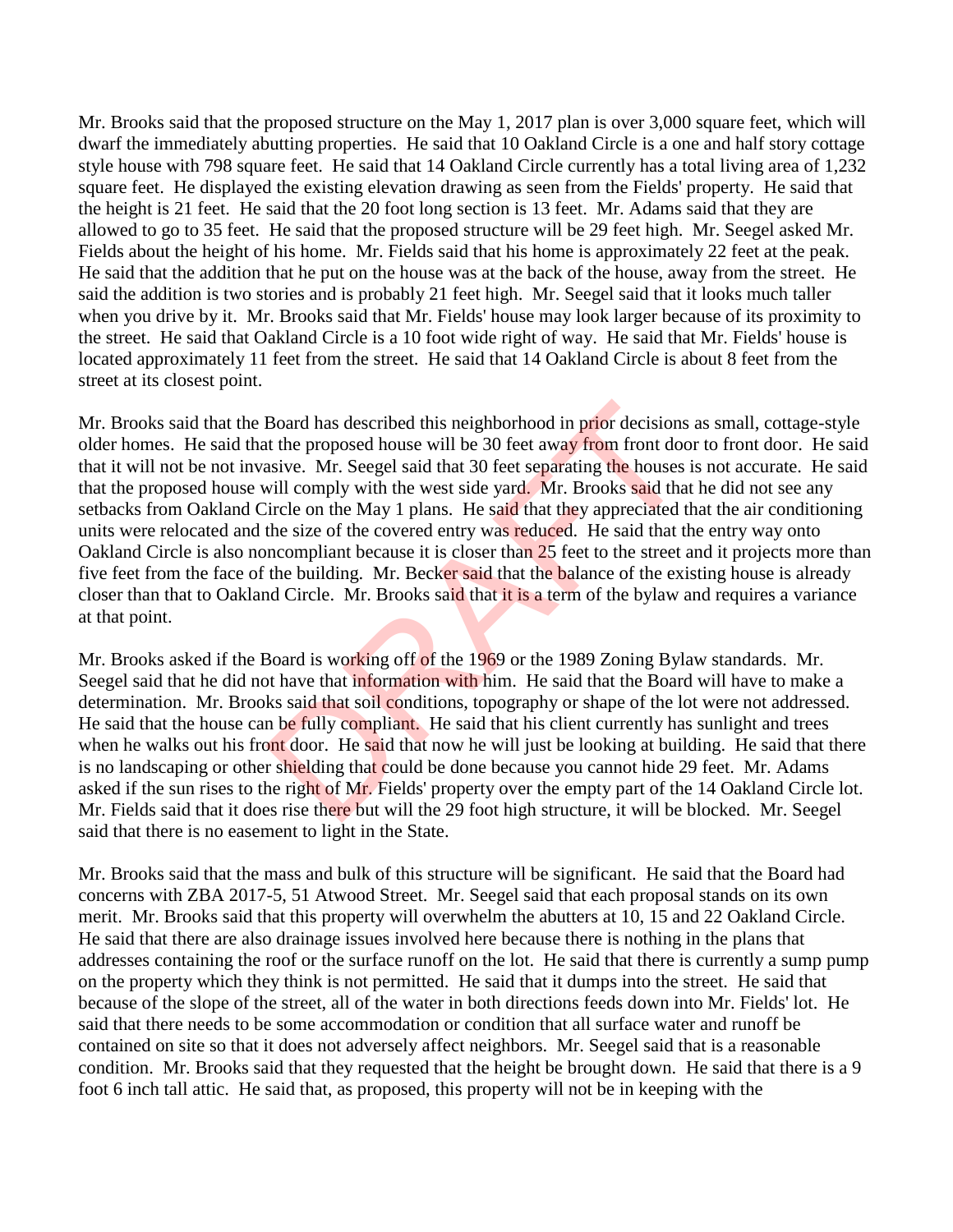neighborhood. He said that it will be an invasive structure, given all of the cottage-style structures that are there. He said that 19 Oakland Circle, which is across the street from this property, has a maximum ridgeline of 24 feet but it is downslope from this structure. He said that there is a three to four foot elevation difference. He said that this structure will be even more imposing because it is upgradient and because the lot is already raised. He said that there are railroad ties that flatten out the lot and keep the grade up. He said that they do not believe that, as proposed, it will be compatible with the surroundings. He said that it will be spatially consequential, will be a 40 to 80 percent increase in the height over the existing structure, the mass and bulk created will be out of character with the neighborhood, the siting on the lot, and the impacts on lighting that are not only invasive but also detrimental to the properties that are down gradient with a disproportionate impact on Mr. Fields' property. He said that they would request that the Board ask the Applicant to reduce the height of the structure to a maximum of 23 feet. He said that he did not think that there is a need for a 9 foot 6 inch attic. He said that they are concerned about light spillage because of the close nature of the houses.

Mr. Fields said that his biggest issue is the height. He said that it will be 40 percent over the current peak. He said that his peak has been the same since 1890. He said that the house across the street is roughly the same age or maybe a little older. He said that he has no problem with people improving their houses or adding to them. He said that he added to his house. He said that in 2002 he rebuilt 19 Oakland Circle, which was in a state of disrepair. He said that he went to great lengths with the Architect to keep the peak of the house at 24 feet so that it would match his peak, the peaks at 14 and 23 Oakland Circle so that it maintained the character of the house. He said that he is bothered by the huge long mass at that height. He said that he spoke with Mr. Lubker and asked him to reduce the height. He said that Mr. Lubker did not want to re-do the plans. He said that it will be a huge wall right in front of him. He said that the average road is 40 feet wide and the houses have 30 foot front yard setbacks. He said that there is 100 feet between them for a pleasant view. He said that this will be 35 feet against his house looking 30 feet up and that will not be a pleasant view. He said that inside of the house would not be substantially changed if the peak came down. He said that the peak blocks the light for the full length of the house. He said that he told Mr. Lubker that he would support a longer structure but with a lower peak. He said that he gets water all of the time because he is in a low spot. He said that the drainage on the street is bad. He said that there is a sump pump at 14 Oakland Circle that empties at his front door and all of the water from the south leg runs down into his property. He said that needs to be looked at. He said that he objects to the giant mass 35 feet away from him. iggest issue is the height. He said that it will be 40 perce<br>been the same since 1890. He said that the house across<br>e older. He said that he has no problem with people imp<br>that he added to his house. He said that in 2002

Mr. Hoffman said that the square footage of the proposed house will be 2,839 square feet. Mr. Becker said that the TLAG calculations that were submitted show that it will be over 3,000 square feet. Mr. Hoffman said that has been revised. He said that most of the house will be a one and a half story structure. He said that Mr. Lubker wanted to take great care to not create to address concerns of the neighborhood to not be too high. He said that they originally did a house that was two stories high. He said that there will be no attic space in this house. He said that the nine feet that Mr. Brooks referred to is to the peak of the house. He said that there will be no livable space in the attic. He said that the face of the house will be well below 29 feet and will be compatible with the neighborhood.

Mr. Seegel said that the street is only 10 feet wide and every property is nonconforming. He asked if there is any way to change the pitch of the roof to lower it. Mr. Hoffman said that they would lose square footage on the inside of the house. He said that it will be a one and a half story structure. He said that if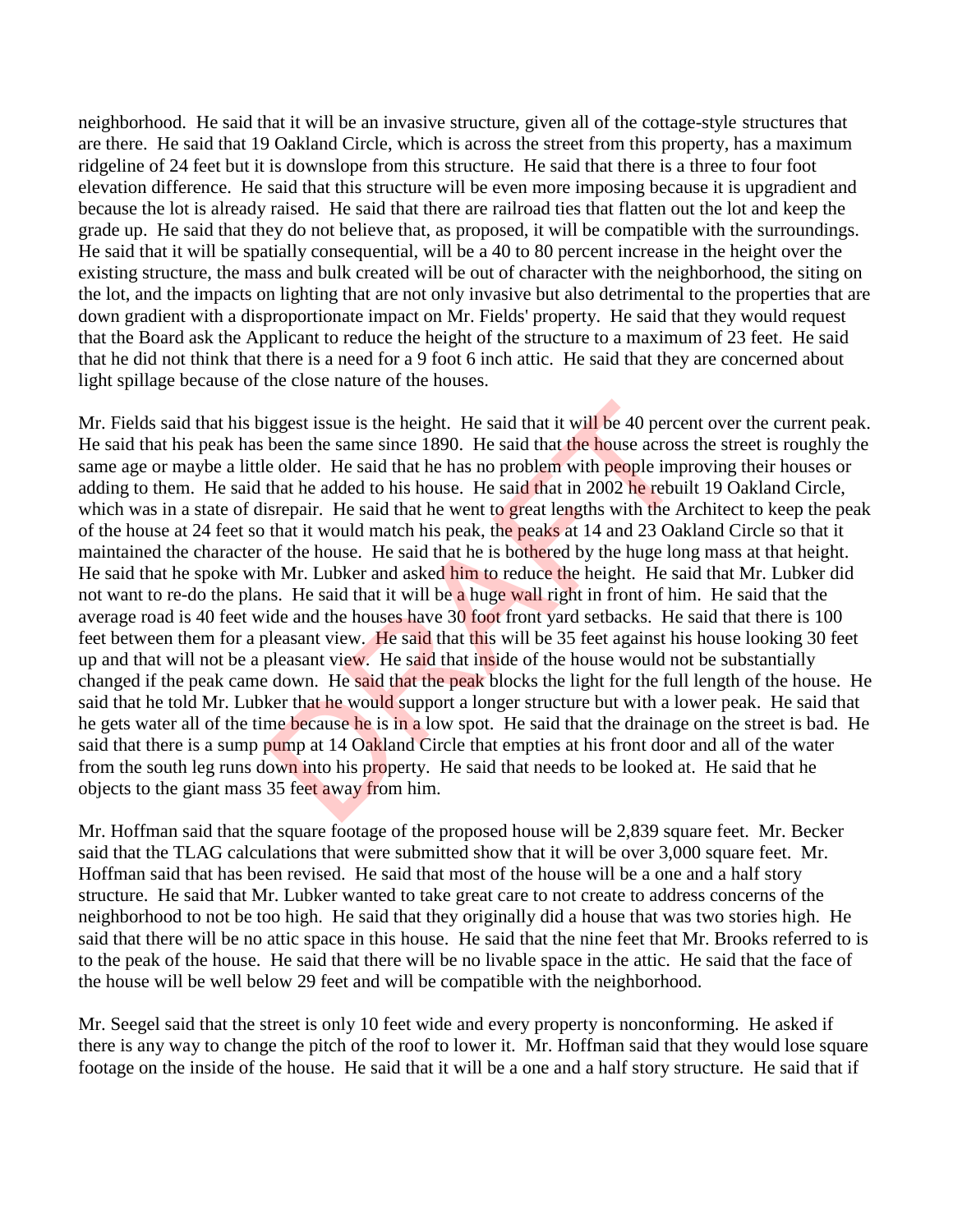they lowered the roof, the walls would come in. He said that you have to have 6 foot 6 inch walls on the inside. He said that it could be done but square footage would be lost.

Mr. Becker said that the discussion that the Board heard speaks highly to a special permit where the concern is fitting into the neighborhood. He said that he was struggling with how to apply it to an amendment to an existing variance.

Mr. Adams said that Mr. Sheffield pointed out that there seems to be a lack of clarity in the front elevation, Plan A2.01 to show how effectively how the original house interfaces with the part that extends to the south. He said that he was not sure that it was graphically represented completely accurately. Mr. Hoffman said that it is graphically represented in the Floor Plan, A1.01. Mr. Adams said that it is more at the second floor level. Mr. Hoffman said that the existing second floor is a one and a half story space. He said that will be demolished and completely rebuilt, as shown on Plan A1.02. Mr. Adams said that what was shown as the front exterior elevation is facing down on Plan A1.02. He said that there is a jog line. He asked what goes to the right of the closet. Mr. Hoffman said that to the right of the jog is the addition.

Mr. Becker asked how the 12 on 15 slope was selected. Mr. Hoffman said that part of it was design implications and part of it was the need for interior space. He said that Mr. Lubker had gone around different neighborhoods in Wellesley. He said that a few of the houses that he liked had the higher pitched roof. Mr. Adams said that if they lower the slope they will reduce the square footage on the second floor. Mr. Hoffman said that if they lowered the roof, they would probably go to the full two stories which would raise the height of the house. xterior elevation is facing down on Plan A1.02. He said is<br>e right of the closet. Mr. Hoffman said that to the right of<br>e 12 on 15 slope was selected. Mr. Hoffman said that pa<br>t was the need for interior space. He said tha

Mr. Adams asked if the dormers are just decorative elements. Mr. Hoffman said that the Nantucket style dormers are not decorative. He said that it acts as a shed dormer but they wanted to make it look nice.

Mr. Shea said that treating this as a variance, based on two prior variances. He said that the Petitioner went back to try to reduce the scope of the house to address some of the concerns of the neighbors. He said that the Board could grant relief without substantial detriment to the public good, without nullifying or substantially derogating from the intent and purposes of the Zoning Bylaw. He said that they hoped that the Board would vote in favor of these plans.

Mr. Seegel said that the Board would close the public hearing on this and take the case under advisement. He said that the Board will post a business meeting to announce the actual decision. He said that he would consult with Town Counsel on a couple of issues that have been raised.

Mr. Adams moved and Mr. Becker seconded the motion to close the public hearing and take the case under advisement. The Board voted unanimously to close the public hearing.

## ZBA 2017-47, RAY & CAROLYN CARDIN, 17 CLIFTON ROAD

Presenting the case at the hearing was Ray Wiese, representing a client. He said that he was present at the public hearing last month seeking relief for a variance. He said that the air conditioning condensers were not shown on the original drawing so they added them to the plans. He said that at the last meeting Mr. Seegel asked that Mr. Wiese get some clarification on specs for the decibel levels for the units. He said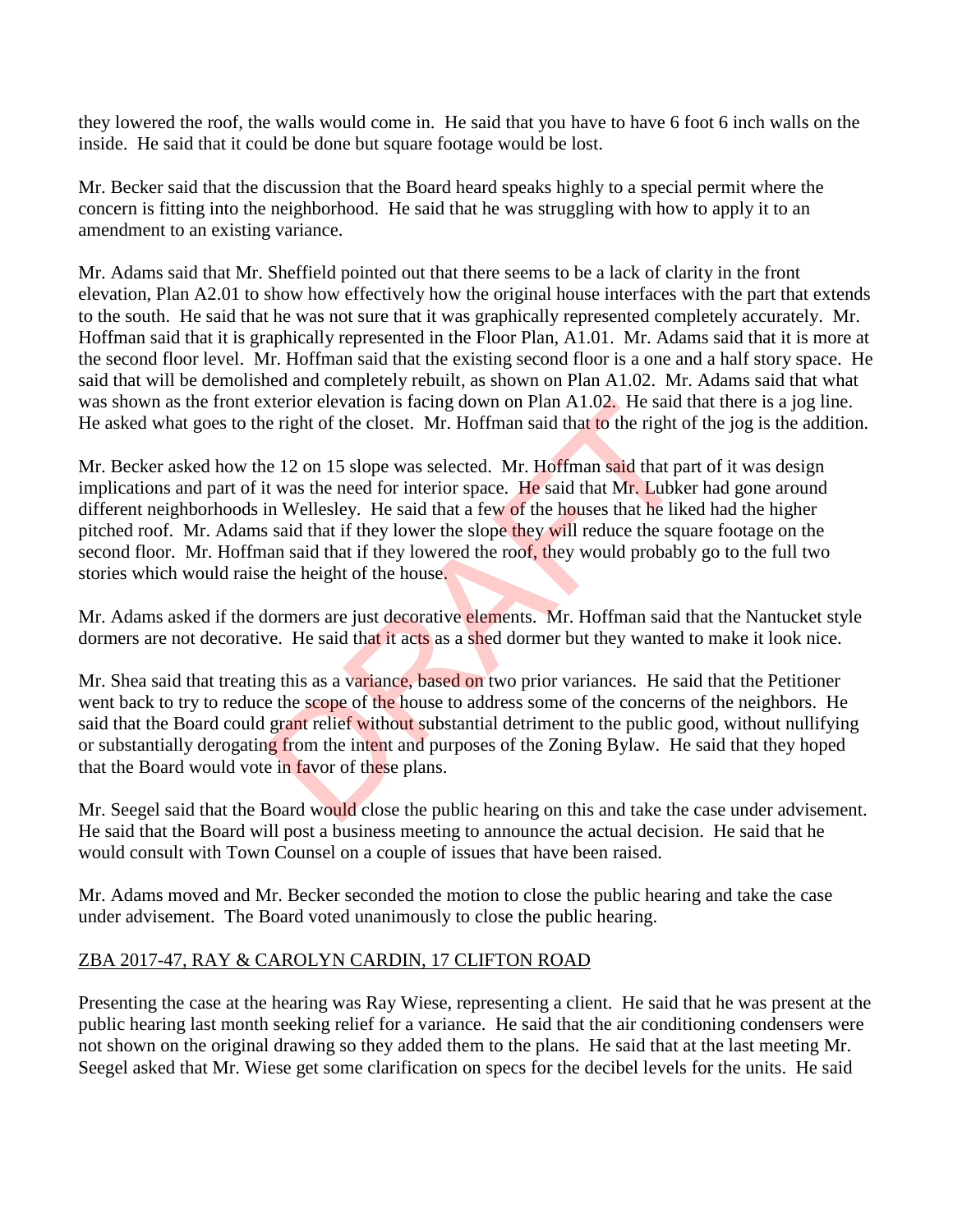that they submitted the specifications. He said that he looked at different manufacturers and they all seem to list the same levels.

Mr. Sheffield said that the Board has seen a sufficient number of applications that have air conditioners within the setbacks. He said that he looked at acoustical fences and acoustical covers that can be applied to reduce the decibels. Mr. Wiese said that his client is open to that. He said that they believe that they do have a good case to not do that. He said that they a 67 decibel rating standing at the end of Clifton Road, which is downhill from Route 9. He said that they are a considerable distance away from it already. He said that the consistent noise level is very close to the air conditioner already in this case. He said that if you look at the recommendation from the Planning Board and the map that they use, you can see that this lot has a fence and it is almost like an alley way. He said that at the end of Clifton Road it is like a cul de sac but the cul de sac allows an alley way behind the houses on Route 9. He said that they submitted a letter from one abutter when they re-submitted last time. He said that the abutter's garage faces the alley way. He said that in this particular instance, he did not see that there would be a lot of benefit by adding an acoustical fence. Mr. Seegel said that he did not think that there would be benefit because the units are behind the house already.

Mr. Seegel said that the Planning Board recommended that the special permit be approved.

Mr. Becker moved and Mr. Sheffield seconded the motion to grant the special permit. The Board voted unanimously to grant the special permit.

# ZBA 2017-31, CAROLINE WARREN, 32 ARLINGTON ROAD

Presenting the case at the hearing was Mike Tartamella, representing Patrick Ahearn, Architect on behalf of the homeowner at 32 Arlington Road. He said that they presented at last month's hearing. He said that currently there is a two-car nonconforming structure that is inside of the setback. He said that they heard the comments from the Board and returned with a revised location of the structure. He said that it is also a two-car that decreases the nonconformity. He said that it is on a tight lot that is nonconforming. He said that they are trying to manage some space. He said that looked to decrease the nonconformity of the structure by moving it in slightly further from the setback lines. He said that they also sought to reduce the mass and scale of the structure by taking off the second floor dormers, which further demonstrates that they do not intend to use the second floor for anything more than storage. Mr. Seegel said that they did everything that the Board asked them to do. Salar that in this particular instance, he did not see that the<br>astical fence. Mr. Seegel said that he did not think that the<br>ind the house already.<br>Planning Board recommended that the special permit be a<br>fr. Sheffield sec

Mr. Seegel asked if there was anyone present at the public hearing who wished to speak to the petition. Mr. Sheffield moved and Mr. Becker seconded the motion to approve the revised plans for a two-car garage. Mr. Seegel said that there shall be no living space on the second floor. Mr. Sheffield said that there shall be no plumbing on the second floor. The Board voted unanimously to grant the special permit.

#### ZBA 2017-36, 258 REALTY TRUST, 258 WASHINGTON STREET

Presenting the case at the hearing were Stanley Brooks, Esq., Jim Flynn, Century Bank and Peter Darlow, Darlow Christ Architects.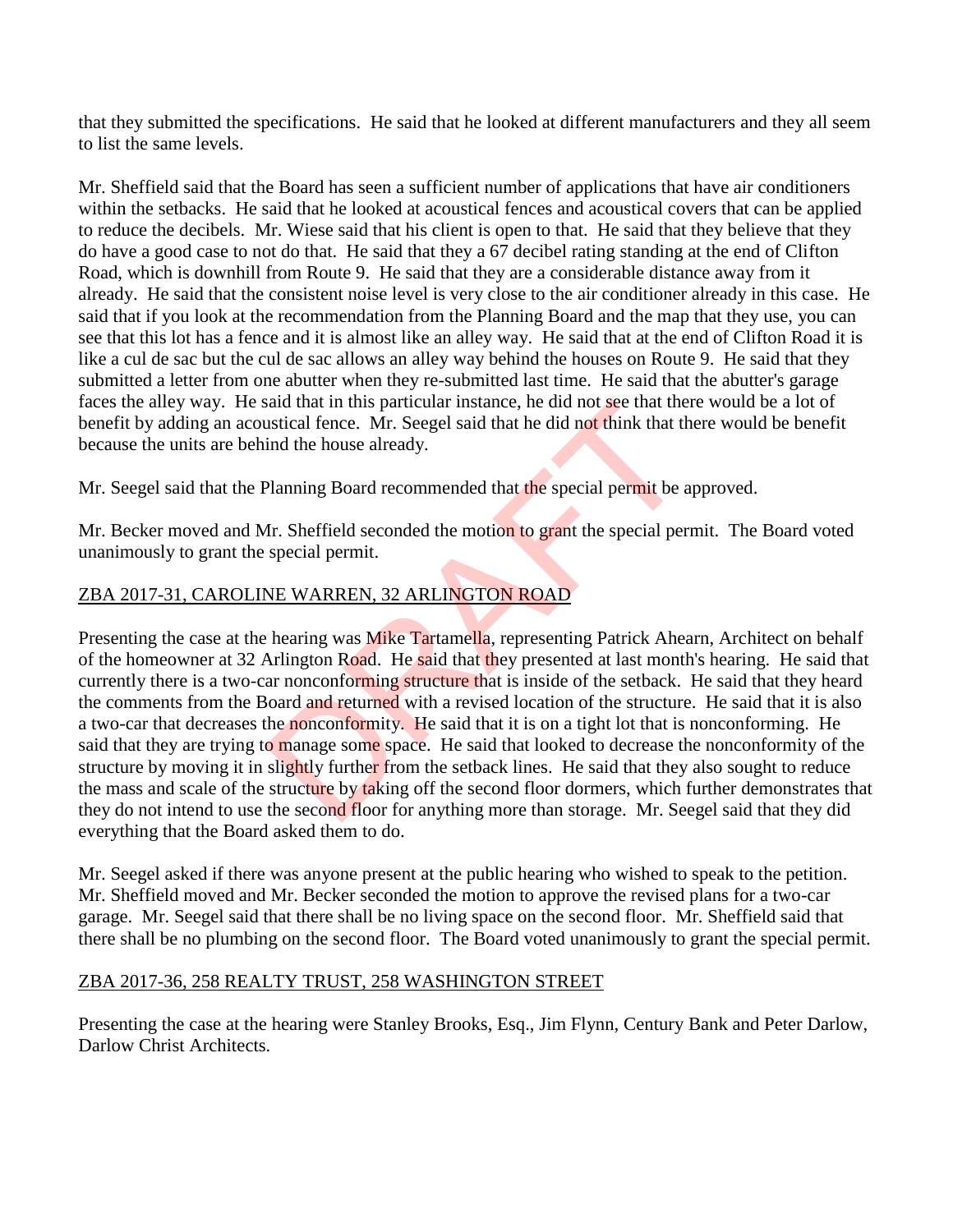Mr. Brooks said that the proposed sign will be fully compliant with the exception of the front yard setback. He said that after putting up the wall sign it became apparent that it is not visible from the street due to the foliage that is in effect. He said that the landlord sought approval from the Design Review Board (DRB) to reconfigure the landscape islands in the parking area. He said that the DRB approved the project. He said that his client is now waiting for prices to come in from contractors. He said that the intent is to put up this sign simultaneously with the proposed revisions to the parking area. He said that the sign will be noncompliant in that it will be 5 feet 1 inch setback from the right of way where 15 feet is required. He said that if the sign was set back 15 feet, it would be behind parked cars and nobody would be able to see it.

Mr. Seegel asked if Mr. Brooks received the letter from Haynes Management. Mr. Brooks said that he had. Mr. Seegel read an excerpt from the letter dated May 4, 2017 from Mary R. Butler, Vice President, Haynes Management, Inc. Mr. Brooks said that it is his understanding from prior discussions with this Board that the fact someone else may or may not have acted on a decision that was granted is not consequential to the Board's decision in any given matter. He said that ZBA 91-9, Wellesley Free Library, allowed for a sign 5 feet from the edge of right of way. He said that Warren Recreation Building has a sign 5 feet from the edge of the right of way. Mr. Seegel said that Ms. Butler's letter was referring to the section in the middle of Wellesley Hills, not the Library or the Warren School. He said that Haynes Management owns 260 to 278 Washington Street and 280 to 284 Washington, where the First Republic Bank is located. He said that they have owned those properties for over 80 years. He said that they have owned the property at 254 Washington Street for 15 years. He said that they continually resisted and missed out on leasing opportunities to perspective tenants to allow free-standing signs. He said that they are asking to maintain the status quo in Wellesley Hills Square. Mr. Brooks said that if they have chosen not to come before this Board or go to the Building Inspector with an application for a fully compliant sign, that is outside of the control of the bank. He said that this application is for a fully compliant sign with the exception of the front yard setback. He said that they met with the DRB twice. He said that the first proposal was for a monument sign. He said that the DRB requested a similar to that which was approved for Boston Private Bank, so they modified the design to conform to DRB's request. He said that DRB voted 4 to 0 in support of this petition being approved. He said that in the immediate area, the Unitarian Universalist Society has a sign that is almost right on the street. He said that there are a number of signs. He said that he did not know what the boundaries of that district are. He said that the fact that another property owner has chosen to not come before this Board is not relevant to the decision that is before this Board. one else may or may not have acted on a decision that ward's decision in any given matter. He said that ZBA 91-9 m 5 feet from the edge of right of way. Mr. Seegel said that Ms. Butle of Wellesley Hills, not the Library or

Mr. Becker asked what they are trying to accomplish in moving the sign from the wall out to the street. Mr. Brooks said that a number of photographs were submitted that show the wall sign from various vantage points along the street coming both easterly and westerly. He said that in all of those instances the sign is not visible, either whole or in part. He said that the pictures are generally without foliage on the trees. He said that when there is foliage on the trees, you will not see the sign at all. He said that the Bank needs identification for its business. He said that there is an ATM on the site and they want people to know where that is as they drive up Washington Street. Mr. Becker asked if they considered putting the signs on the eastbound and westbound sides of the canopy. Mr. Brooks said that it would be blocked by the foliage. He said that the east side of the portico would face the other building and the west side of the portico would be affected by leaves on the trees. He said that they could consider relocating the wall sign. Mr. Darlow said that driving westbound on Route 16, you cannot see the canopy until you are perpendicular to the bank. He said that it is blocked by the neighboring property, coming from Route 9.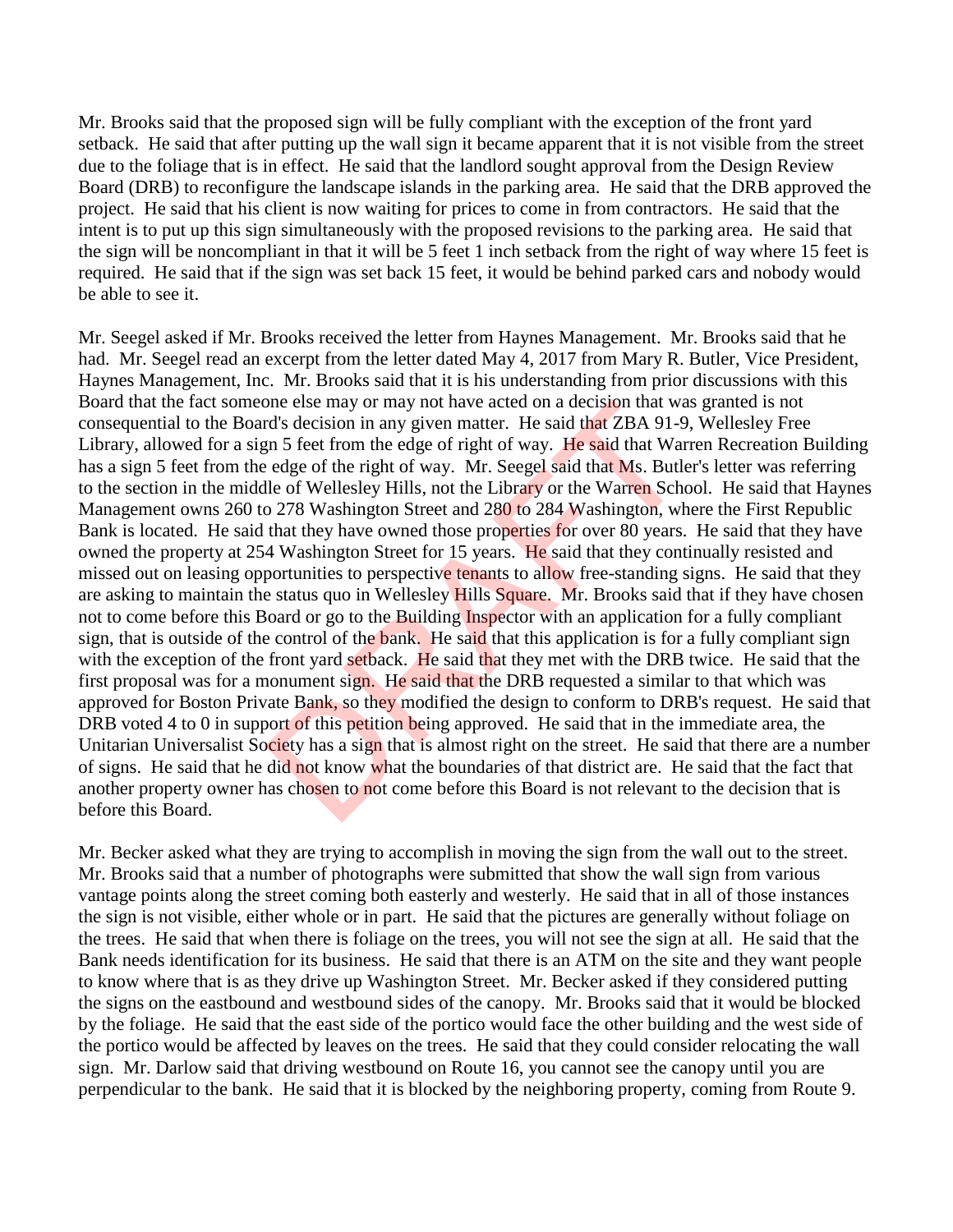Mr. Becker asked how that does not apply to the proposed sign. Mr. Darlow said that it brings the sign out close to the street where you will see it. He said that will not be blocked by the building as you are driving westbound. Mr. Brooks said that a schematic plan was submitted that shows the sign installed onsite and the views from east and west from Washington Street.

Mr. Seegel read the Planning Board recommendation, subject to the condition that the exterior LED uplight be replaced with downward facing exterior lights. Mr. Brooks said that they met with the Planning Board on Monday evening. He said that the reference was to the proposed Zoning Bylaw that was not moved at Town Meeting that would have prohibited uplighting such as this. He said that the proposed lighting is in compliance with the Zoning Bylaw. He said that there was a concern about a potential danger to pedestrians. Mr. Darlow said that the light will be recessed in the ground with optics that only project towards the sign. Mr. Brooks said that it is also dimmable.

Mr. Becker asked about the working hours for the Bank. Mr. Flynn said that they are 9 am to 5 pm on Monday, Tuesday and Wednesday, 9 am to 6 pm on Thursday and Friday, and 9 am to 1 pm on Saturday. He said that the ATM is open 24 hours.

Mr. Becker asked about operating hours for the LED light. Mr. Brooks said that it is his understanding that the Town allows signs to be lit from the hours of 6 am to midnight. Mr. Seegel said that the general rule is during business hours. Mr. Brooks said that the Banks has the 24 hour ATM. Mr. Seegel said that he did not want to have the light on 24 hours a day. He said that it would be limited to an 8 pm shut off. Mr. Brooks said that the Bank would be willing to limit the operation of the light, shutting it off at 10 pm. He asked if the Board would be willing to compromise with a shut off time of 9 pm. Mr. Sheffield said that the nature of the bank in general is a destination for pedestrians. He said that it is more of an impulse location for an ATM user. Mr. Seegel said that most of the businesses in Wellesley Hills close by 8 pm. Mr. Sheffield said that the ATM is set back from the road. He said that other ATM's are lit from the inside. He said that their colors help to demonstrate who they are and helps with wayfinding. Mr. Brooks said that the Bank would be willing to extinguish the light at 8 pm. Mr. Becker said that if someone was looking for an ATM at that hour of the day, SIRI has already directed them to the place. the working hours for the Bank. Mr. Flynn said that they<br>
denesday, 9 am to 6 pm on Thursday and Friday, and 9 a<br>
open 24 hours.<br>
Seperating hours for the LED light. Mr. Brooks said that i<br>
as to be lit from the hours of 6

Mr. Seegel asked if there was anyone present at the public hearing who wished to speak to the petition.

Mr. Becker moved and Mr. Sheffield seconded the motion to grant the special permit, subject to the condition that the hours of the lighting shall be at the opening of the bank and no later than 8 pm. The Board voted unanimously to grant the special permit.

#### ZBA 2017-37, SCOTT & KIM SNAPPER, 38 HILLSIDE ROAD

Presenting the case at the hearing was Laurence Shind, Esq., representing Scott and Kim Snapper, the Petitioner, who were also present at the public hearing.

Mr. Shind said that the petition is for a two-story addition at the right rear to square off the house. He said that it is a small house on a small lot in a 15,000 square foot zone. He said that they will be adding just over 100 square feet of living area to create a mudroom on the first floor and a master bathroom on the second floor. He said that the lot is less than half of the minimum required at 6,776 square feet. He said that the lot is extremely narrow at 40 feet across at the front and 45 feet across at the back. He said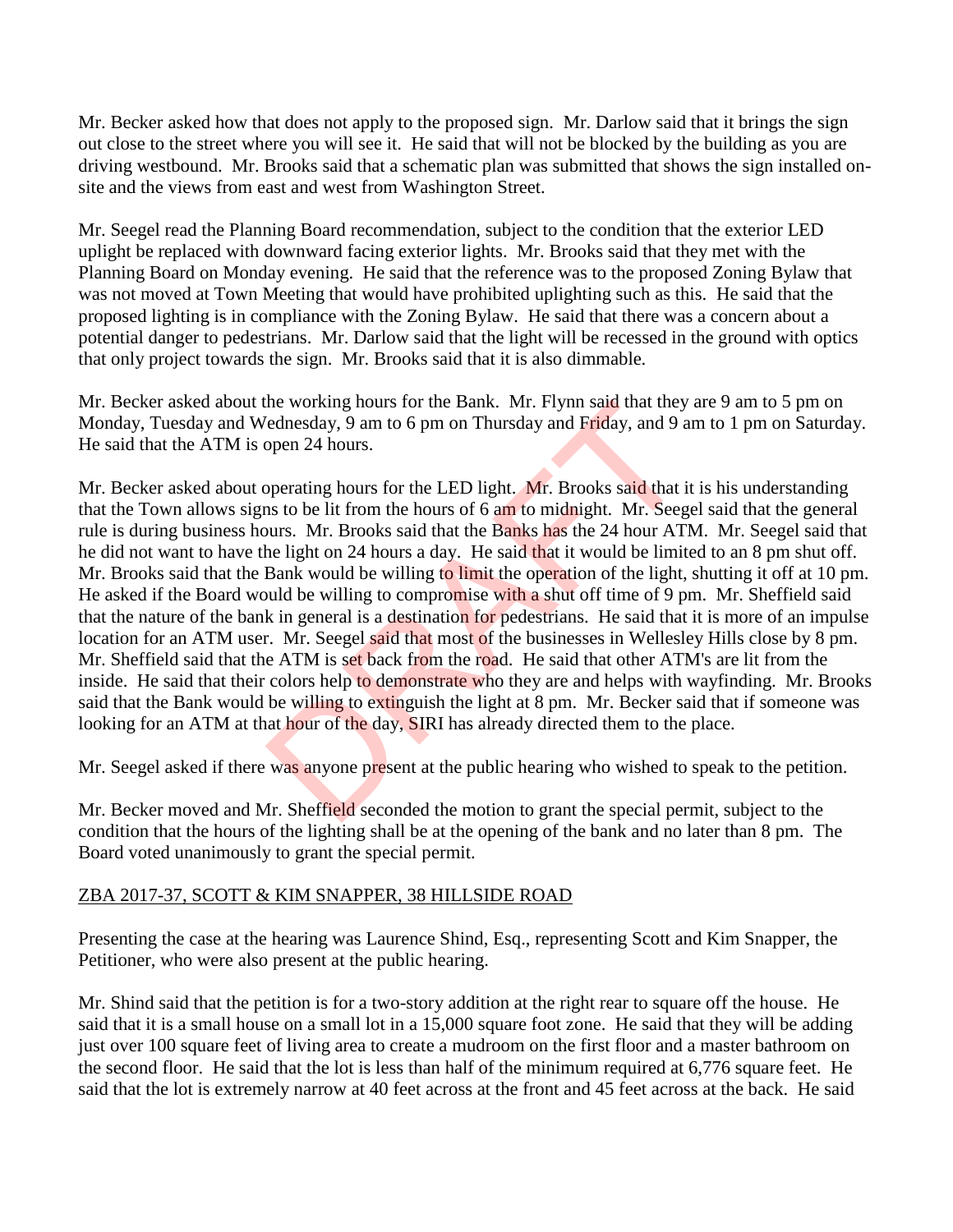that currently the house is nonconforming on both sides because it could not possible fit on the lot in a conforming way. He said that lot coverage will be increased by approximately one percent. He said that lot coverage is currently over the maximum allowed at 26 percent and will increase to 27 percent. He said that Total Living Area plus Garage (TLAG) of the house is 2,755 square feet and will increase to 2,866 square feet after the addition. He said that the addition will have no impact on the neighbors because the side that this addition will go on is abutted by town park land.

Mr. Sheffield said that it is a nice solution.

Mr. Becker said that this is one of the cases where the old lot size is different from the current lot size. He said that they lost a couple of thousand square feet somewhere along the line. He said that this is the first lot that he could remember coming before the Board, that if it was conforming on either side, the building would have a negative width.

Mr. Seegel asked if there was anyone present at the public hearing who wished to speak to the petition.

Mr. Seegel said that the Planning Board recommended approval of the special permit.

Mr. Sheffield moved and Mr. Becker seconded the motion to approve the special permit, as submitted. The Board voted unanimously to grant the special permit.

# ZBA 2017-38, RICHARD & AMY McCARRON, 2 LAWRENCE ROAD

Presenting the case at the hearing were William Farnsworth, Custom Contracting, Inc., Amy and Rich McCarron, the Petitioner.

Mr. Farnsworth said that it is a nonconforming lot and the right rear of the house is nonconforming. He said that they will not increase the nonconformity. was anyone present at the public hearing who wished to<br>Planning Board recommended approval of the special per<br>Mr. Becker seconded the motion to approve the special jously to grant the special permit.<br>D & AMY McCARRON, 2 LA

Mr. Seegel said that he did not previously know that there were any streets in Wellesley that dead ended on both ends.

Mr. Becker said that in addition to the right rear, the other nonconformity is the front yard setback. He asked where the runoff will go from the addition. Mr. Seegel said that they might want to consider putting a drywell there so that it does not runoff onto any of the neighbors' land. He said that they will be adding a lot of impervious surface and it is a small lot.

Mr. Sheffield said that the nonconformity is the 16.9 foot setback on the right side of the existing house. Mr. Becker said that the front yard setback is 27.6 feet. He said that the lot size is 5,953 square feet.

Mr. Seegel asked if there was anyone present at the public hearing who wished to speak to the petition.

Mr. Seegel said that the Planning Board recommended approval of the special permit.

Mr. Becker moved and Mr. Sheffield seconded the motion to grant the special permit. The Board voted unanimously to grant the special permit.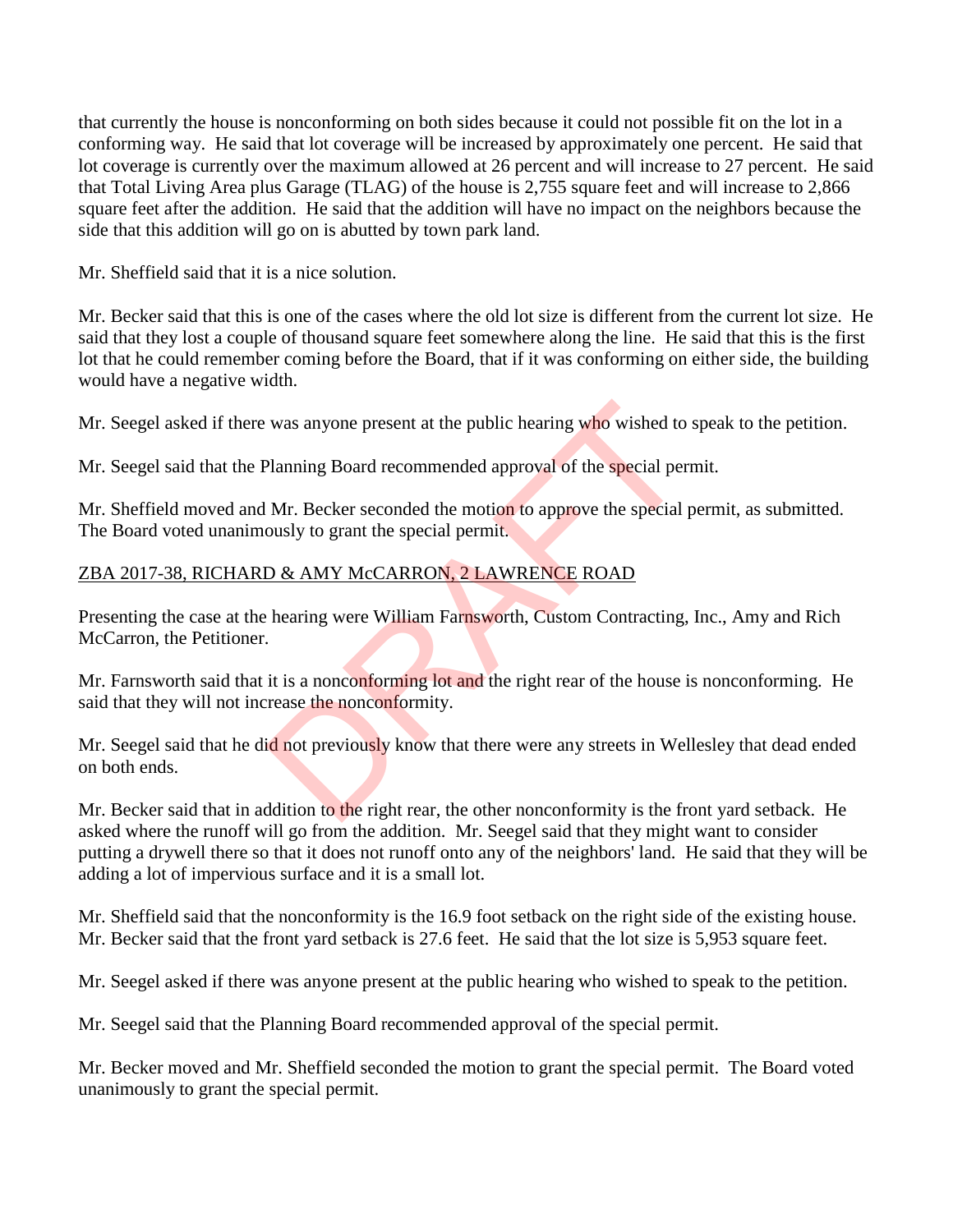#### ZBA 2017-39, ANDY LANGOWITZ, 35 STANFORD ROAD

Presenting the case at the hearing were James Goodhue, Esq., Andy and Nan Langowitz, the Petitioner, and Barney Maier, Architect.

Mr. Seegel asked who did the original subdivision. Ms. Langowitz said that it was Porter.

Mr. Goodhue said that the request is for a special permit to add a 760 square foot addition to the rear of the property, along with a 272 square foot deck. He said that the rear of the property abuts land that is now, they believe, under the jurisdiction of the Natural Resources Commission (NRC). He said that he submitted a letter to the Board outlining how this lot came to be nonconforming.

Mr. Seegel said that the Planning Board recommended favorable action.

Mr. Goodhue said that they obtained an Order of Condition from the Wetlands Protection Committee.

Mr. Becker said that it could be that the original parcel has a different area than the current survey shows. Mr. Goodhue said that he believed that Gleason Engineering did the original survey. He said that other issues with them have come to light over the years. He said that technology has changed over the years. Planning Board recommended favorable action.<br>
ey obtained an Order of Condition from the Wetlands Pre<br>
uuld be that the original parcel has a different area than the<br>
believed that Gleason Engineering did the original surv

Mr. Seegel asked if there was anyone present who wished to speak to the petition.

Mr. Seegel said that the Planning Board recommended approval.

Mr. Becker moved and Mr. Sheffield seconded the motion to grant the special permit. The Board voted unanimously to grant the special permit.

## ZBA 2017-40, DANIEL CONNORS III, 46 GARDEN ROAD

Mr. Seegel said that, as a matter of disclosure, he resides at 63 Garden Road.

Presenting the case at the hearing was David Himmelberger, Esq., representing Daniel Connors, III, the Petitioner.

Mr. Himmelberger said that the request is for a special permit to raze an existing nonconforming garage and carport and reconstruct a two-car garage. He said that it is presently a pre-existing nonconforming structure comprised of a one-car garage and an attached one-car carport located at the right rear of the property with less than the required rear and side yard setbacks. He said that the rear setback is 7.4 feet and the side yard setback is 13.5 feet. He said that the total square footage of the proposed two-car garage will be 576 square feet, which is approximately 40 square feet more than the existing garage and carport. He said that it will have improved setbacks with the rear setback moving forward to eight feet and the side yard setback moving to 17.5 feet. He said that the garage will be about 2.3 feet taller than the existing structure at 17.3 feet. He said that the garage will have no plumbing and will only have pull down access for storage. He said that the garage will be designed to complement the existing home, which the homeowner has just finished extensively renovating. He said that it will be stucco-clad.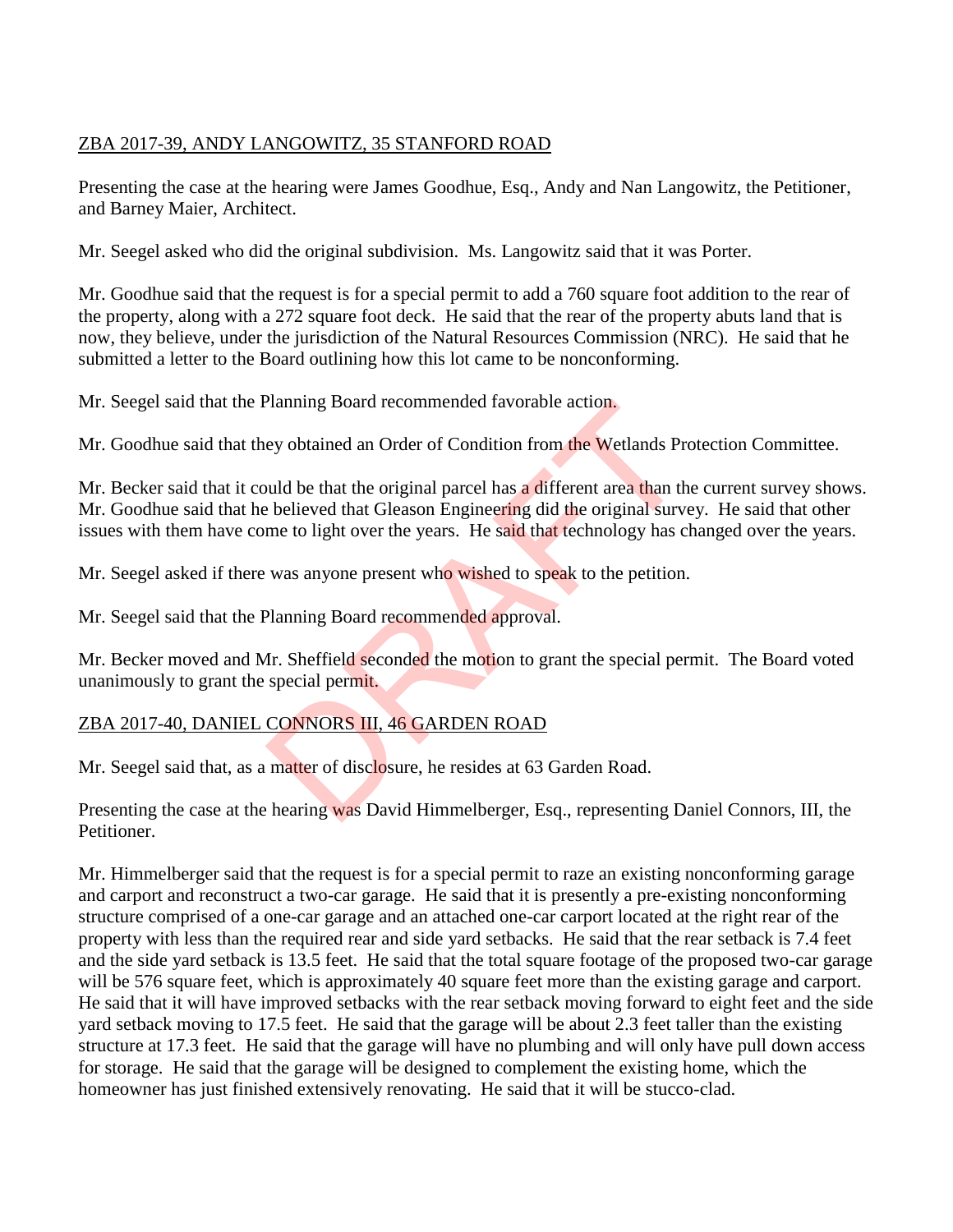Mr. Himmelberger said that the Board received communications from eight neighbors, all of whom are in support of the project which will replace a deteriorated and unsightly garage and carport. He said that there are not a lot of carports in Wellesley. He said that it will be an attractive new garage that will blend in with the architecture of the home and the neighborhood. He said that the closest and immediate abutter, Fred Igoe, 53 Garden Road, was present at the public hearing. He said that the Planning Board issued a favorable recommendation. He said that they requested that the Board approve this special permit request.

Mr. Sheffield asked where the blue barrels and the cement mixer will go. Mr. Himmelberger said that the barrels will go inside the garage and the cement mixer will go off-site. Mr. Sheffield said that the new garage will be an improvement to the property.

Mr. Becker moved and Mr. Sheffield seconded the motion to grant the special permit. The Board voted unanimously to grant the special permit.

## ZBA 2017-41, BENJAMIN PERCIA, 36 CLEVELAND ROAD

Presenting the case at the hearing were David Himmelberger Esq., Benjamin Percia, the Petitioner, and Mark Schryver, the Architect.

Mr. Himmelberger said that the request is for a special permit for a nonconforming structure with a front yard setback at 29.8 feet and a 9.5 foot side yard setback, on a corner lot that has two front yard and two side yard setbacks. He said that the port of the house that extends into the side yard setback will be removed and the new setback will be 14.1 feet. He said that the existing main body of the house currently is at 13.6 feet, so they will be improving even from the existing main body of the house. He said that lot coverage will go up modestly from 1,083 square feet to 1,557 square feet. He said that the height of the existing house is 25 feet at the peak. He said that the new addition will be stepped down a couple of feet from that. He said that Total Living Area plus Garage (TLAG), when completed, will be 2,484 square feet. He said that it will still be a modest home for the neighborhood. He said that 40 Cleveland Road, which is across Martin Road, has a total living area of 2,578 square feet. He said that the architect has done a very good job in breaking up the façades. He said that the fact that the gable over the garage picks up the other gables, and three-dimensional insets help to break up any massing that could be seen to exist. He said that the Planning Board has recommended favorable approval. He said that the request is that this Board grant approval as well. In: Sherfield seconded the motion to grant the special per<br>special permit.<br>IN PERCIA, 36 CLEVELAND ROAD<br>hearing were David Himmelberger Esq., Benjamin Perc<br>itect.<br>hat the request is for a special permit for a nonconformin<br>

Mr. Himmelberger said that, somewhat compromising the lot, is a ten foot easement that precluded any side entry garage on the left side of the house. He said that it is a drain easement that runs to the town.

Mr. Becker asked about any runoff from the addition. Mr. Himmelberger said that three sides of the addition will run to the front and back corner of the left side and the drains will then drain into the side yard across the easement.

Mr. Himmelberger said that Mr. Percia spoke with his neighbors, including the Shaws, who lived directly behind this property. He said that everyone has been supportive.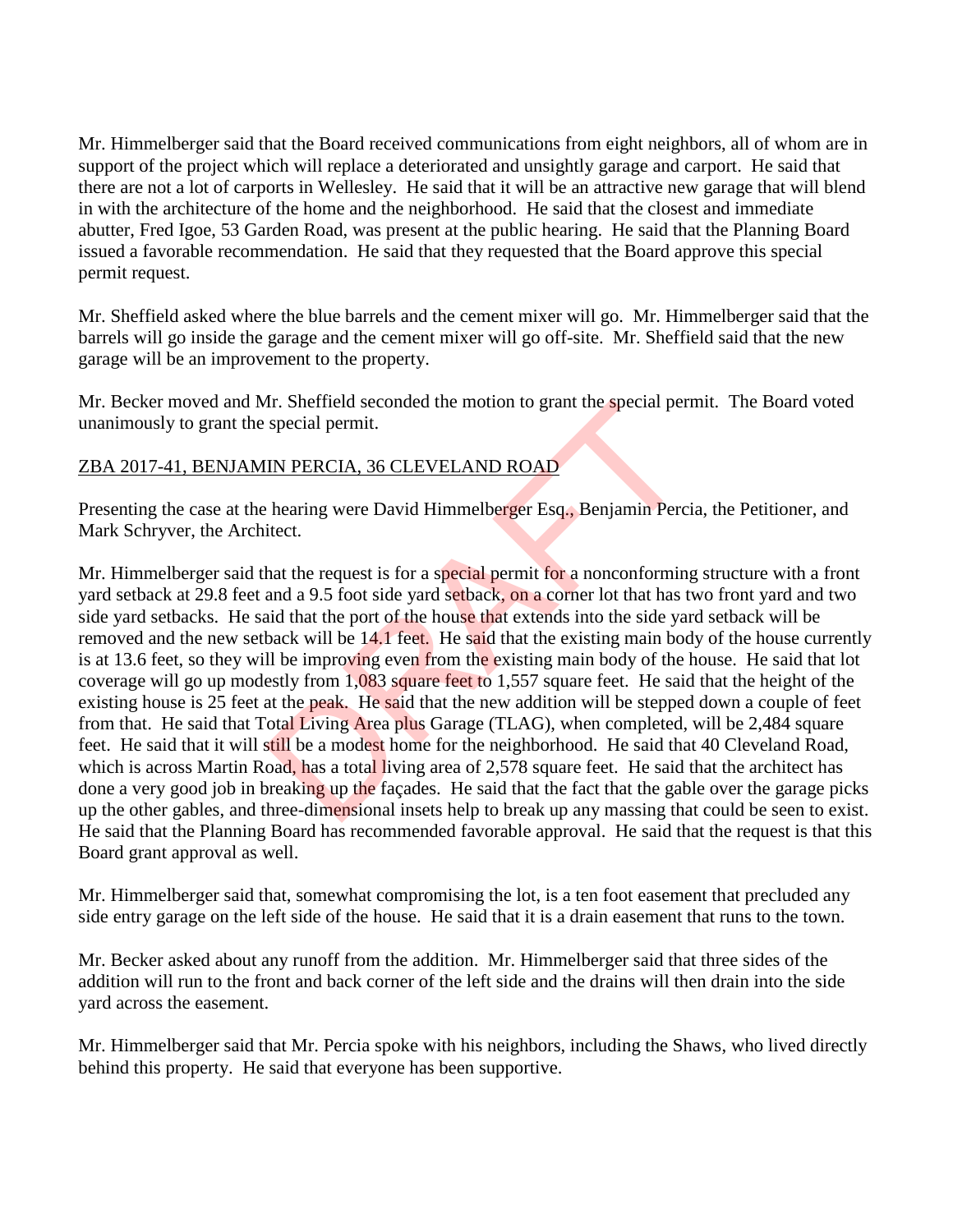Mr. Sheffield commented on the shingles. Mr. Himmelberger said that it is a cedar shake shingle home and the addition will be in complementary style to that.

Mr. Sheffield moved and Mr. Becker seconded the motion to grant approval of the special permit. The Board voted unanimously to approve the special permit.

#### ZBA 2017-42, LYNNE HARDING, 20 SUMNER ROAD

Presenting the case at the hearing were Stephen McCullough, Red Tail Construction, John and Lynne Harding, the Petitioner.

Mr. McCullough said that it is an existing nonconforming lot and the proposal is to add an addition off of the back left corner and removal of an existing pantry. He said that the structure is nonconforming on the left side and at the front. He said that they will not be increasing the nonconformities. He said that the lot is undersized.

Mr. Seegel said that the Planning Board recommended approval of the special permit.

Mr. Becker asked what happens to the runoff from the addition. Mr. McCullough said that there are gutters on the existing house that run off to a flat level in the yard. He said that they plan to do the same thing for the addition off of the back. He said that they will not be increasing the nonconform<br>Planning Board recommended approval of the special per<br>appens to the runoff from the addition. Mr. McCullough<br>use that run off to a flat level in the yard. He said th

Mr. Seegel asked if this property is affected by runoff from the Babson property. Mr. Harding said that it is not affected.

Mr. Sheffield said that it is a nice solution.

Mr. Becker moved and Mr. Sheffield seconded the motion to grant the special permit. The Board voted unanimously to grant the special permit.

## ZBA 2017-43, JOHN & AMANDA RICH, 54 RIVERDALE ROAD

Presenting the case at the hearing was Terry Heinlein, Architect, representing John and Amanda Rich, the Petitioner.

Mr. Seegel said that Mr. Heinlein had done a lovely job at the house. Mr. Sheffield said that it looks very nice.

Mr. Heinlein said that when they received approval from the Board a few years ago, they did not show the air conditioning condensers. He said that he and the owners were unaware that they needed to show them. He said that the Building Department pointed out to them that they needed to return to the Zoning Board before receiving final occupancy. Mr. Seegel said that the condensers are already there.

Mr. Seegel said that this house has received previous variances. He said that this will be an amendment to the variance that allowed construction to begin with. He said that the Board has seen the Amended Order of Conditions.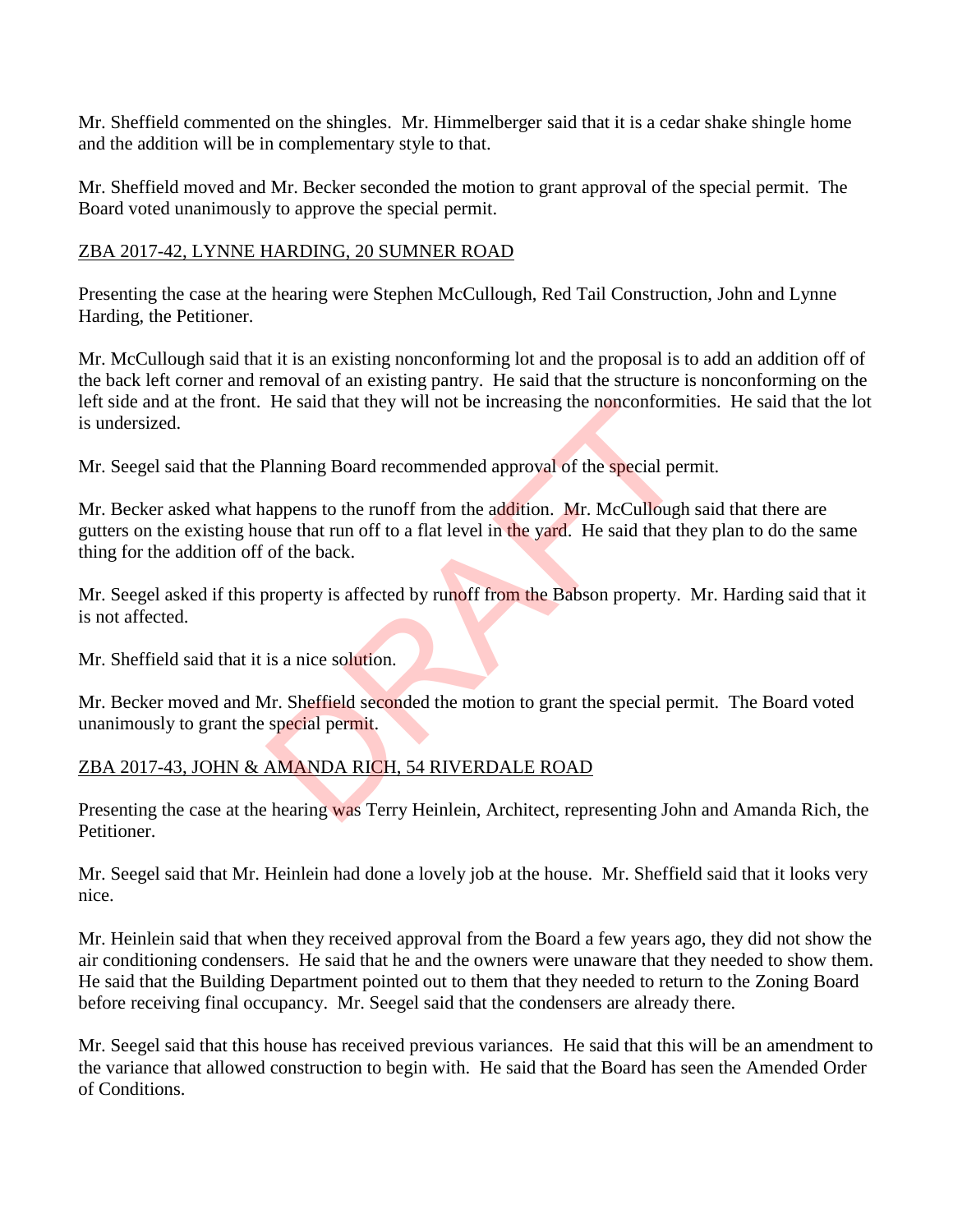Mr. Sheffield asked about the adjacent property to the left. Mr. Heinlein said that it is owned by the town and is most often used by the neighbors for recreational use.

Mr. Sheffield said that he did not see any other possible location for the air conditioning condensers. Mr. Heinlein said that with respect to visual and acoustical impact to the neighbors, this location is probably the best.

Mr. Sheffield said that the properties along Boulevard Road are unique.

Mr. Becker said that the two different models of air conditioning condensers that were submitted have the same overall sound power levels. He said that they varied quite widely from octave band to octave band.

Mr. Seegel asked if there was anyone present at the public hearing who wished to speak to the petition.

Mr. Seegel said that the Planning Board recommended approval.

Mr. Seegel moved and Mr. Becker seconded the motion to amend the previously issued variance, finding that literal enforcement of the Zoning Bylaw would involve substantial hardship, financial or otherwise, to the petitioner, owing to circumstances related to soil conditions and shape of the lot, especially affecting this land but not generally affecting the Zoning District in which it is located, and the hardship was not self-created and desirable relief may be granted without substantial detriment to the public good and without nullifying or substantially derogating from the intent or purpose of the Zoning Bylaw. The Board voted unanimously to approve amendment of the previously granted variance. was anyone present at the public hearing who wished to<br>Planning Board recommended approval.<br>Ir. Becker seconded the motion to amend the previously if the Zoning Bylaw would involve substantial hardship, is<br>o circumstances

## ZBA 2017-44, RECECCA & JOSEPH KANNAM, 20 DAMIEN ROAD

Presenting the case at the hearing were Rebecca and Joseph Kannam, the Petitioner. Ms. Kannam said that she had some additional photographs that might be helpful. She said that the request is to put a garage to the right of the property. She said that the request is for a variance because the garage will be nonconforming. She said that it will be close to the property line at the right.

Ms. Kannam said that one of the photographs shows what it would be like if they were to put the garage behind the house. She said that they think that a two-car garage should go next to the house. She said that if they were to put the garage behind the house, it would start where the existing shed is. She said that the land drops there. She said that the drop off may not be clear on the plans. She said that putting a garage at the back presents an issue to them. She said that the back of the shed is elevated on a cinder block.

Ms. Kannam said that they currently have a back porch that is all windows. She said that they would not be able to attach the garage to the back of the house because it would attach to the existing room with full windows. She said that they would have to lose use of that room.

Ms. Kannam said that there is a very large tree right behind the house in between the shed and the back porch. She said that she spoke with someone at Hartney Greymount about doing some work to the roots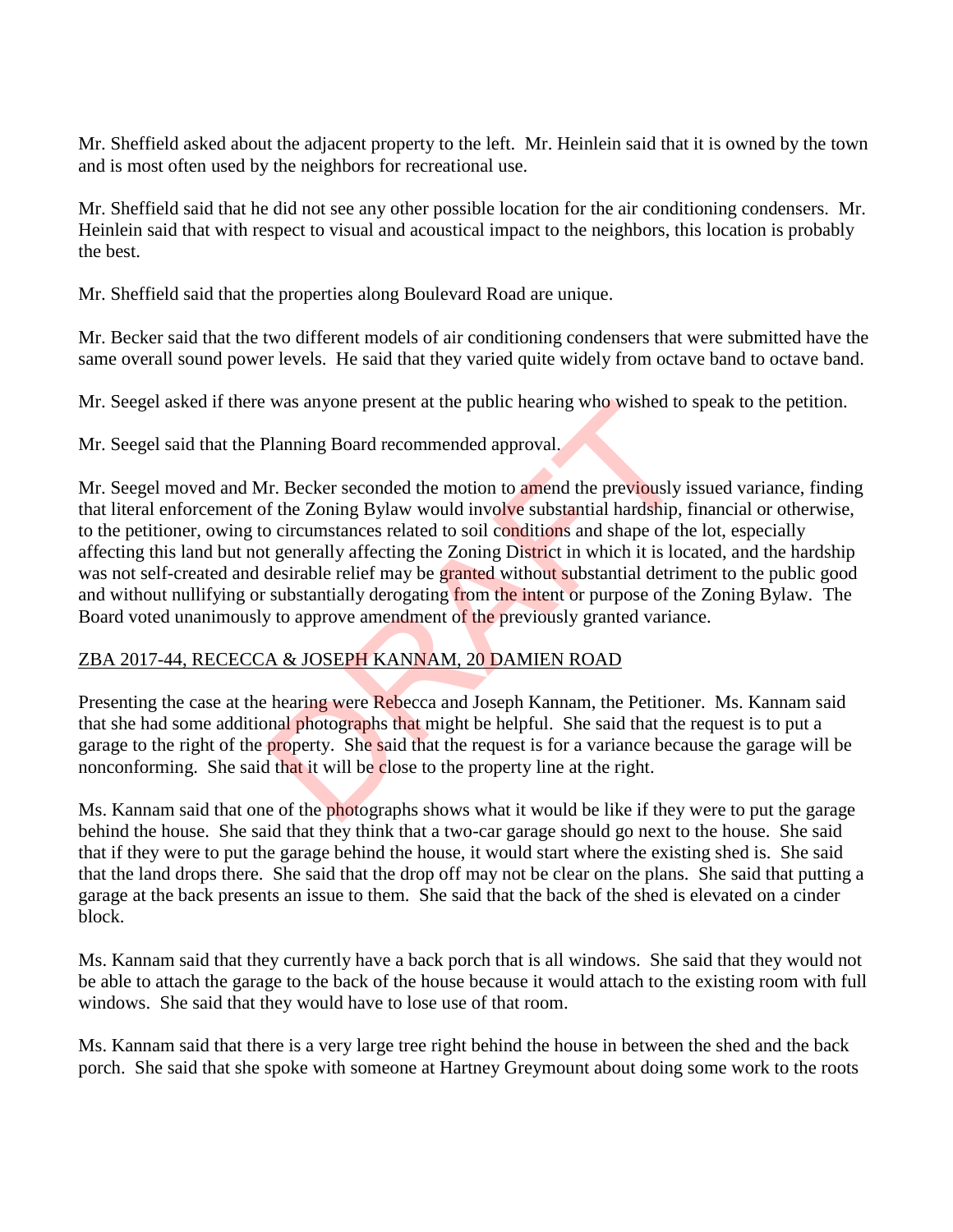if they put the garage in the proposed location. She said that if they put the garage behind the house, they will have to take the tree down and they would have to incur the cost of moving the shed.

Ms. Kannam said that they spoke with the neighbor to the right and the neighbor across the street. She said that the neighbors that are directly impacted by the project have no problem with the garage at all.

Ms. Kannam said that putting up the garage would not do anything to the neighborhood.

Mr. Seegel said that this is a difficult case. He said that the property drops off at the back.

Mr. Seegel said that the Planning Board recommended that the variance be denied. Ms. Kannam said that, with respect to hardship, they are getting older. She said that it will be helpful to them to be able to exit the home right into the garage and to not have to clear off the cars. Mr. Becker said that they could do that with a single car garage in the same location and they would not need a variance to do that. Ms. Kannam said that they are looking to have both cars housed.

Mr. Seegel said that this property received a variance in October of 1957 when an addition was built on the house. He said that this would create a new variance. He said that he did not think that the Board could help with this variance. Mr. Becker said that the Board understands the Kannam's issue but the standard of the bylaw does not accommodate that. He said that the bylaw says that the Board can grant a variance for hardships caused by shape of the lot, topography or soil conditions. He said that he did not see anything in the application that relates to that. Ms. Kannam asked about the fact that they cannot move the garage to the back, given that the property falls off. Mr. Becker said that the criteria for a variance does not say whether you can or cannot do any other alternative solution. He said that they do not have a garage and there is no requirement in Wellesley that they have to have one. He said that they could have a single car garage by right. garage in the same location and they would not need a va<br>e looking to have both cars housed.<br>property received a variance in October of 1957 when an<br>ins would create a new variance. He said that he did not<br>mce. Mr. Becker

Mr. Seegel recommended that the Petitioner request to withdraw the petition without prejudice and look for another solution. Ms. Kannam requested that the petition be allowed to be withdrawn without prejudice.

Mr. Sheffield and Mr. Becker said that the garage at the back that Ms. Kannam had discussed could be built by right. Ms. Kannam said that they are on a beautiful and they do not see anyone behind them. Mr. Sheffield said that putting the garage on the other side of the house would interfere with the circulation.

Mr. Sheffield moved and Mr. Becker seconded the motion to allow the petition to be withdrawn without prejudice. The Board voted unanimously to allow the petition to be withdrawn without prejudice.

## ZBA 2017-45, WILLIAM & DONNA McRAE, 25 ABERDEEN ROAD

Presenting the case at the hearing were Mark Arnold, Goddard Consulting and William McRae, the Petitioner.

Mr. Arnold said that the request is for a special permit for work on the Flood Plain District for a raised patio in an existing lawn area along the side of the house. He said that the project has been before the Wetlands Protection Committee and received an Order of Conditions. He said that the Committee found